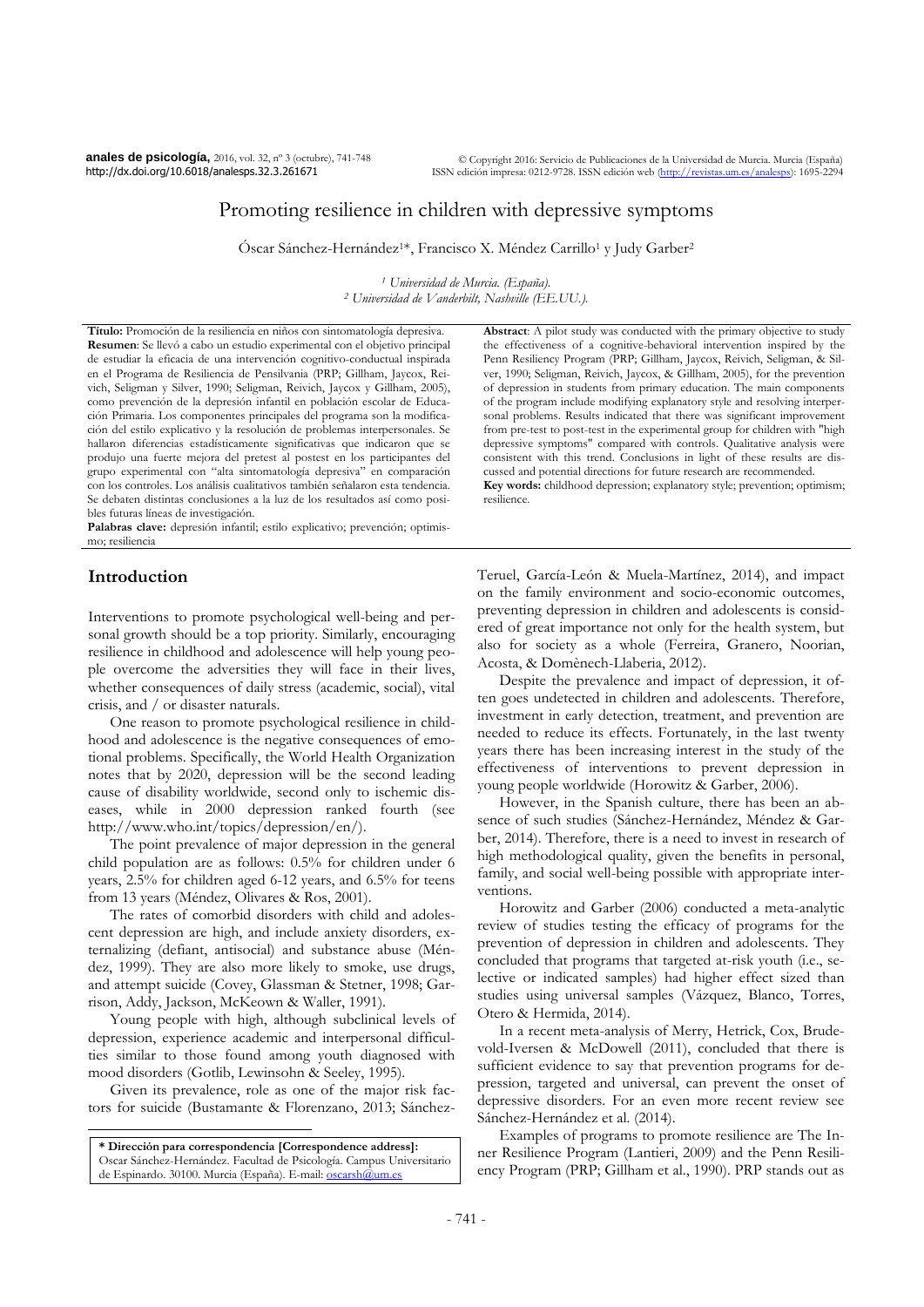the prevention program for youth depression most widely evaluated (Gillham, Brunwasser, & Freres, 2008). It is based on the promotion of an optimistic explanatory style. In a meta-analysis of studies of the effectiveness of PRP, especially with depressive symptoms, by Brunwasser, Gillham and Kim (2009), 17 studies of 2,498 participants were identified. Evidence has been found for the efficacy of PRP in significantly reducing depressive symptoms through at least one year after the intervention ended.

The current experimental study aimed to investigate the effectiveness of a cognitive-behavioral intervention inspired by the PRP (Gillham et al., 1990; Seligman et al., 2005), as a prevention of depressive symptoms in schoolchildren from Primary Education. The main components of the program are the modification of explanatory style and resolving interpersonal problems.

This study focused particularly on qualitative analyses and the effects of the intervention in participants with "high depressive symptoms" at pre-test. The main hypothesis was that the preventive intervention would reduce depressive symptoms in general, and especially in participants with "high depressive symptoms," defined as those who reported scores above the cutoff point of 24 on the CES-DC in the pretest, as used in other investigations (Clarke et al., 2001).



Figure 1. Flowchart of recruitment, selection and evaluation.

## **Method**

#### **Participants**

The study involved 25 students, 10 to 12 years old  $(M =$ 11.08, *SD* = 0.76), 68% males, selected from 185 schoolchildren in grades 5 and 6 of Primary education in a concerted Murcia city school. Students were eligible if they met the cutoff score on the measure depression (see Assessment instruments section) at least once in the pretest and if their parents gave informed consent.

Participants were randomly assigned to the experimental group (preventive intervention) and control (waiting list). The mean age was similar: in the experimental group  $[M =$ 11.23 years  $(SD = 0.83)$ ] and in the control group  $[M = 11.23]$ 11.00 years  $(SD = 0.85)$ ]. The proportion of males in the experimental group (54%) was lower than in the control group (83%), but this difference was not statistically significance  $(\chi^2_1 = 2.49; \ p = .11).$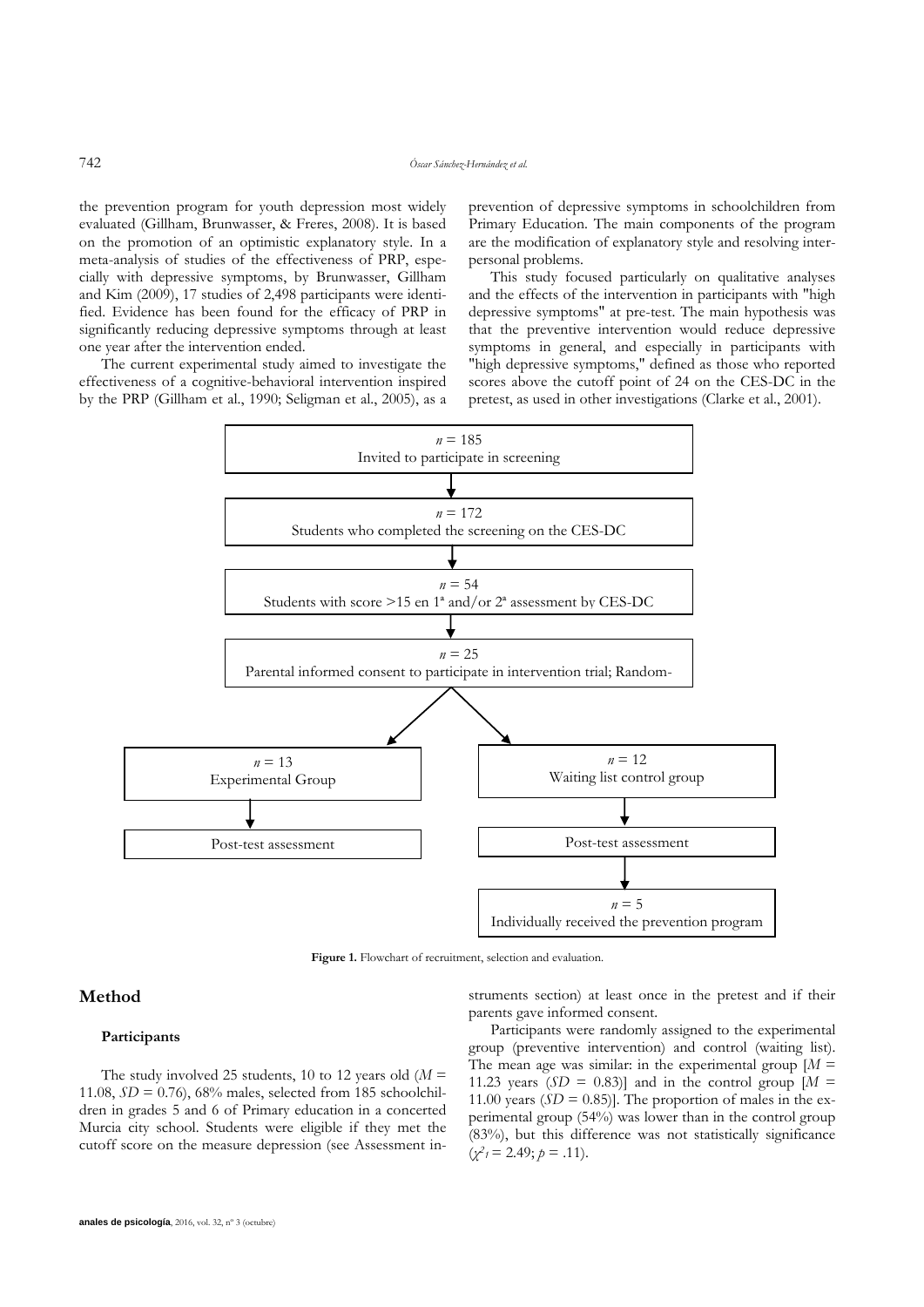The average score on the measure of depressive symptoms at pretest was greater than 15 (the cutoff score used on the depression scale) in both groups: mean  $= 22.38$  (*SD*  $=$ 6.54) in the experimental and mean =  $19.52$  ( $SD = 8.03$ ) in the control group; this difference was not statistically significant  $(t_{23} = 0.97; p = .34)$ . However, there were differences at the practical level between the groups of medium-low magnitude (Cohen, 1988) indicating that the experimental group had slightly higher levels of depressive symptoms  $(d = -38)$ . Figure 1 shows the phases of recruitment.

#### **Study Design**

A mixed 2 x 2 factorial design was used, with an inter factor (prevention program; waiting list) and an intra factor (pretest, posttest).

#### **Instruments**

The Center for Epidemiological Studies Depression Scale for Children (CES-DC; Weissman, Orvaschel, & Padian, 1980). The Spanish translation of the slightly modified version used by Seligman et al. (2005) was administered in this study. Each of the 20 items is rated on a 4-point scale: "not at all" to "very much" that is scored from 0-3 in the frequency of occurrence over the past week, with a possible total score ranging from 0 to 60. Higher scores indicate greater symptomatology. A score of 10 or lower indicates low levels of depressive symptoms. Scores between 10 and 15 represent mild depressive symptoms without clinical relevance. Scores greater than 15 correspond to levels of clinically relevant depressive symptoms: 16 to 24 correspond to moderate levels of depressive symptoms and greater than 24 corresponds to severe levels of depressive symptoms (Seligman et al., 2005; Weissman et al., 1980). The psychometric properties of the CES-DC are satisfactory. LaGrange et al. (2008) reported Cronbach's alpha of between .81 a .87.

#### **Preventive intervention**

The cognitive-behavioral intervention was administered in a group format in 12 sessions of two hours each. Two sessions per week were implemented by a group leader according to a manual; students were provided with an activity book. Except for the first and last sessions, each session began with a review of homework and ended with an assignment for the following week.

The intervention was inspired by the description of the main components of the Pennsylvania Resilience Program (PRP) of Seligman et al. (2005) adapted for a Spanish population with new materials and examples. The intervention also used relevant materials of the Cognition, Emotion, and Action Program (Méndez, 2002) because it presented different concepts of the cognitive approach using materials specifically written for children. The modules were:

- l. *ABC model* (5 hours): Understanding the concept of internal dialogue with examples. Introduction of the ABC model (Adversity - Beliefs - Consequences) using bullets. Presentation of real cases to practice the ABC model.
- 2. *Changes to the explanatory style* (7 hours): Introduction of the concept of optimism. Comparing optimistic and pessimistic styles on stability, generalization, and personalization dimension through stories, emphasizing the emotional and behavioral consequences of each model. Combat dichotomous thinking and the tendency to take all the blame (or blame everything on external factors); try to find the greatest number of possible causes and adequately determine their responsibility.
- 3. *Questioning and de-catastrophizing* (7 hours): Questioning pessimistic explanations. Introduction of the ABCDE (Adversity – Beliefs - Consequences - Disputation - Energization); examine beliefs that try to explain the adversity  $<<$  why did this happen?  $>>$  Question the catastrophic beliefs like: << What if ...? >>. In general, try to avoid falling into the feeling of helplessness, and "move" the person to action.
- 4. *Resolution of interpersonal problems* (5 hours): Technique for resolving interpersonal problems. Distinguish among patterns of interpersonal relationships: aggressive = hard (heavy), assertive (firm), and passive = soft (light), and teach negotiation skills.

#### **Statistical analysis**

ANOVA was used in a mixed 2 x 2 factorial design, with an between group factor (prevention program, waiting list) and a within group factor (pre-test, post-test). We also calculated effect sizes, as recommended by Frías, Pascual, and García (2000). For analysis of results regarding the effect of the program, the index *d* is more appropriate to compare the change that occurs from pre- to post-test in youth in one condition versus the other (Morris, 2000; Morris & DeShon, 2002). Effect sizes were interpreted based on Cohen (1988). For scores  $\geq 0.20$ , index *d* was considered low; scores  $\geq 0.50$ were considered medium, and scores **>** 0.80 were considered high.

An ANOVA also was conducted for participants who had at pre-test "high depressive symptoms" which was defined as a score above 24 on the CES-DC, as used in other studies (Clarke et al, 2001). In qualitative analysis of differences in the proportion of participants, above the cutoff point 15 and above the cutoff 24 on the CES-DC, between groups and at different time points were analyzed at pretest and post-test. For the calculation of independent proportions, a Fisher test was used and a related ratios McNemar test. The Fisher and the *phi* coefficient were used to determine the magnitude of the effect size (Cramer, 1946; Pearson, 1913). Index *phi* for a score less than .10 is considered low, less than .30 medium, and less than .50 high.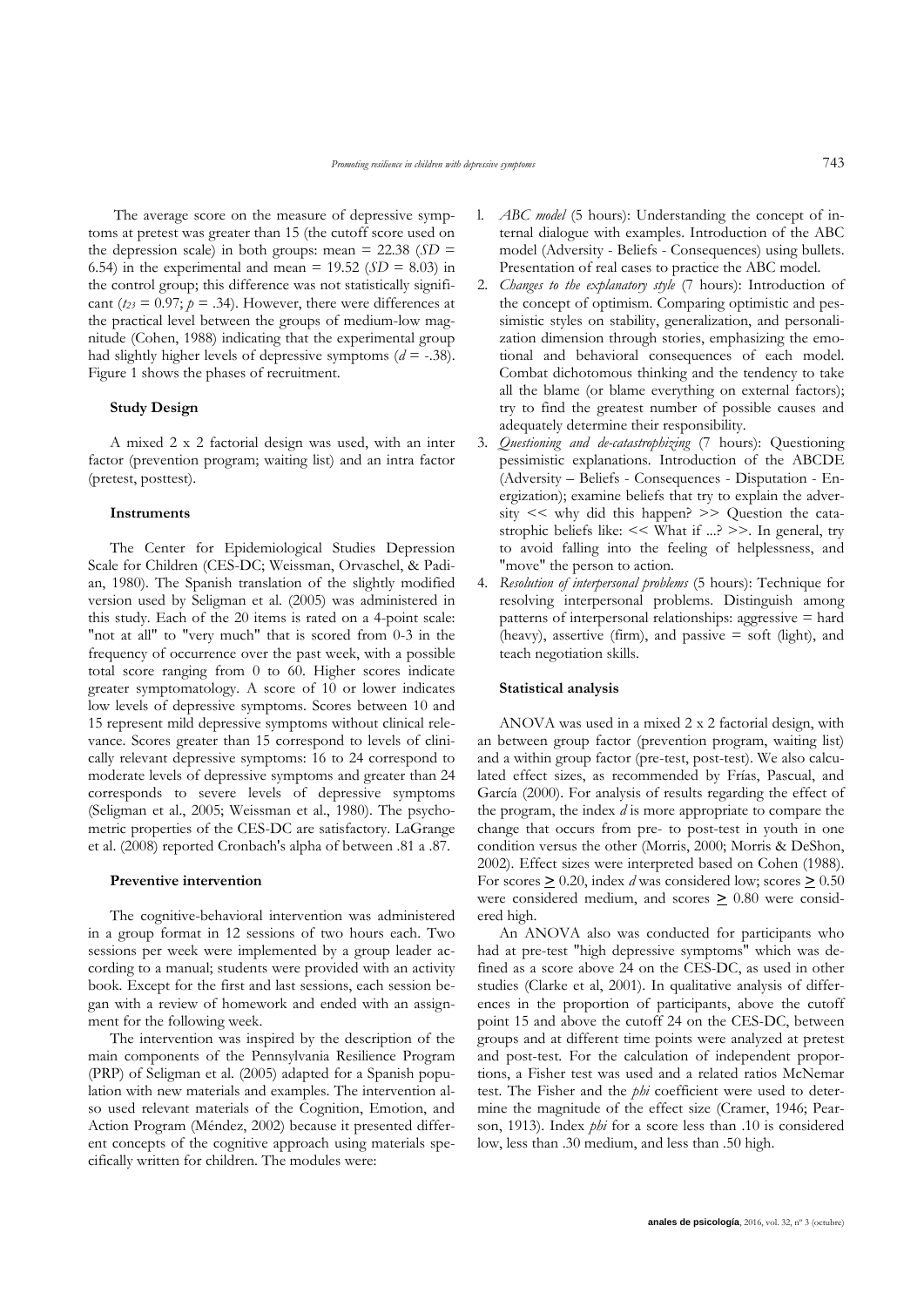# **Results**

### **Quantitative analysis of program effectiveness in depressive symptoms in the total sample**

Table 1 show that no statistically significant difference was found between the groups at post-test. The effect size indicates an improvement in the experimental group of low to medium size (Cohen, 1988), even though the control group also improved.

Table 1. Descriptive statistics (mean and standard deviation) of the scores of change in the measure of depression in the total sample. Calculating ANOVA and effect size.

| Variable Group |                     | Mean<br>Change $SD$ <i>n</i> $F$ <i>df</i> $P$ |  |                                 | Effect<br>size |
|----------------|---------------------|------------------------------------------------|--|---------------------------------|----------------|
|                | Control Goup        | 2.91 7.04 12                                   |  |                                 |                |
|                | CES-DC Experimental |                                                |  | 6.11 8.58 13 1.028 1.23.321 .39 |                |
|                | Total               | 4.58 7.88 25                                   |  |                                 |                |

Notes: CES-DC = Center for Epidemiological Studies Depression Scale for Children;  $s.d. =$  standard deviation;  $df =$  degrees of freedom.

### **Quantitative analysis of program effectiveness in participants with high depressive symptoms at pretest**

We explored the effectiveness of the intervention in participants with "high depressive symptoms" at pre-test, defined as those with CES-DC scores of higher than 24 at the pretest, as has been used in other investigations (Clarke et al, 2001). A statistically significant difference was found indicating a reduction of depressive symptoms in the experimental group as compared to the control group.

The effect size of this difference was of high magnitude, indicating that there was strong improvement from pre-test to post-test in participants with "high depressive symptoms" at pre-test in the experimental group as compared to controls

**Table 2.** Descriptive statistics (means and standard deviations) of changes in CES-DC scores from pre- to post-test in participants with "high depres-<br>size are argumeters"  $(2.24)$  at are test. Coloridation ANOVA and offert size  $C$ alculation  $\overline{ANOVA}$  and effect

| это зушрализ<br>$\sim$ 2–77 at Dic-test. Calculation Tirve vix and check size. |                                      |  |        |                    |                      |
|--------------------------------------------------------------------------------|--------------------------------------|--|--------|--------------------|----------------------|
| Variable Group                                                                 | Mean<br>Chang s.d. $n$ F df $p$<br>e |  |        |                    | Effect<br>size       |
| Control<br>Group                                                               | 4.83 1.75 3                          |  |        |                    | $\sim$ $\sim$ $\sim$ |
| CES-DCExperimental<br>Group                                                    | 11.90 4.56 5                         |  | $\sim$ | 6.286 1,6.046 1.59 |                      |
| Total<br>$\mathbf{A}$ $\mathbf{F}$                                             | $9.25$ $5.11$ 8                      |  |        |                    |                      |

*Notes*: CES-DC = Center for Epidemiological Studies Depression Scale for Children; *s.d*. = standard deviation; *df* = degrees of freedom



Figure 2. Improvement in mood from pre-test to post-test (change scores) in participants with high depressive symptoms (i.e., CES-DC > 24) at pretest.

#### **Qualitative analysis of program effectiveness in depressive symptoms**

We next examined changes in the CES-DC to better understand the clinical changes that occurred in depressive symptoms. Scores above the cutoff point of 15 on the CES-DC are generally considered clinically relevant (Weissman et al, 1980).

At pretest, 58.3% of the control group and 92.3% of the experimental group were above the cutoff of 15 on the CES-DC. This difference in proportions between groups based on the Fisher's test approached significant ( $p = .073$ ) indicating that the experimental group tended to have a higher number of participants above the cutoff 15, with a médium-high effect size  $(\phi$  .397) according to Cohen (1988). In the post-test no significant differences were found between the groups ( $p = 1.0$ ).

In the experimental group, 38.5% of participants above the cutoff 15 at pretest decreased to below 15 at post-test. According to the McNemar test, this change approached significant ( $p = .063$ ). In the control group there was no reduction ( $p = 1.0$ ). Figure 3 shows this graphically.



Figure 3. Percentage of participants with symptoms of depression above the cutoff of 15 on the CES-DC.

We also analyzed the percentage of participants above the cutoff of 24, used in other studies (Clarke et al, 2001). As shown in Figure 4 at pretest, in the control group 25% of the participants were above this cutoff and 38.5% in the ex-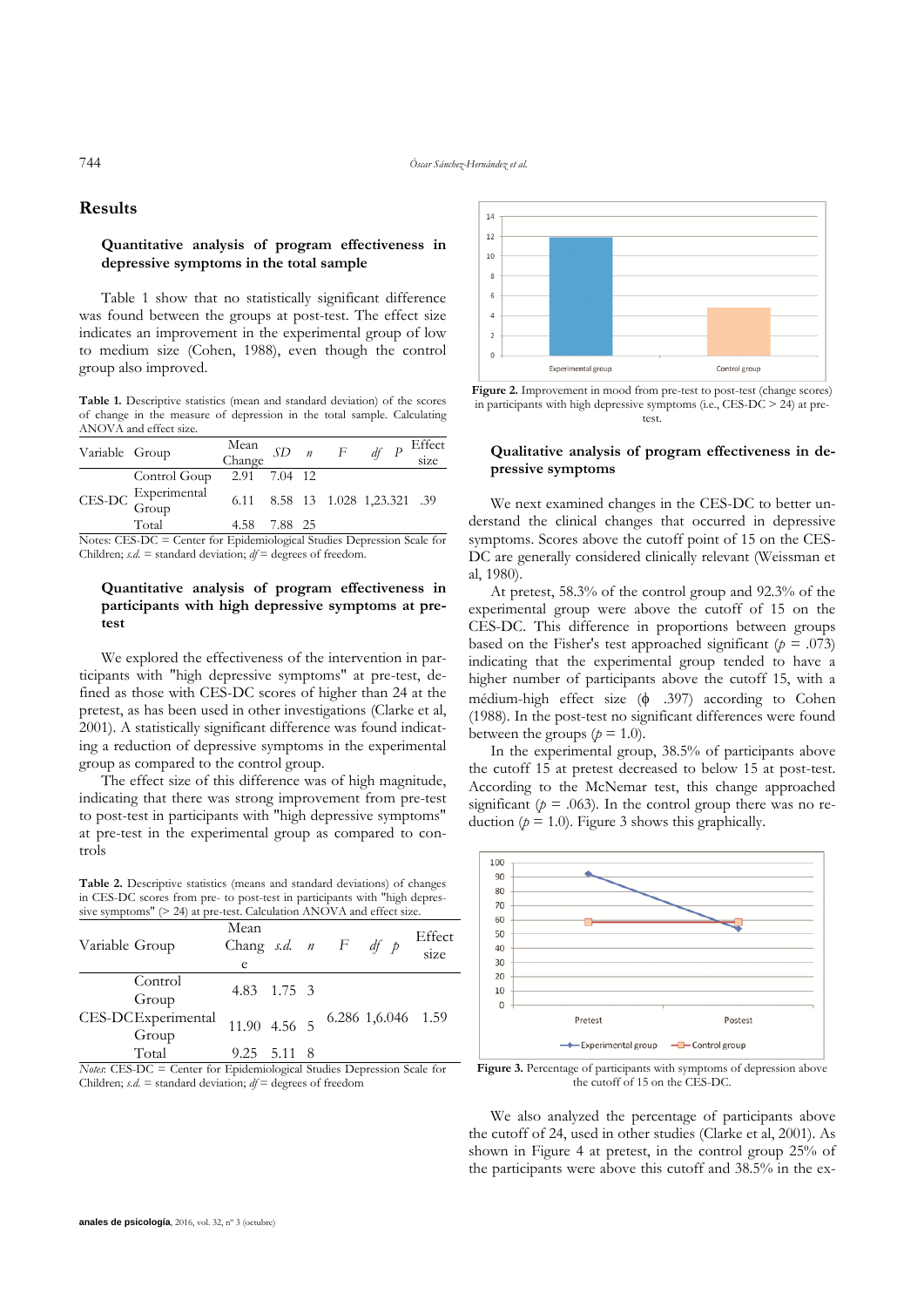perimental group. This difference in proportions between groups according to Fisher's test was not significant ( $p =$ .673); calculation of the effect size indicated differences in the clinical or practical level of low magnitude  $(\phi$  .14) according to Cohen (1988).

In the post-test, no significant differences between groups ( $p = .645$ ) were found; calculation of the effect size indicated differences in the clinical or practical level of low magnitude ( $\phi$  .12) according to Cohen (1988) such that the experimental group had fewer participants above the cutoff at post-test.

In the experimental group 23.1% of participants above the CES-DC cutoff of 24 at pre-test were no longer above 24 at post-test. According to the McNemar test was not statistically significant ( $p = .250$ ). In the control group there was no reduction ( $p = 1.0$ ).



**Figure 4.** Percentage of participants with symptoms of depression above the cutoff of 24 on the CES-DC.

# **Discussion**

This study examined the effectiveness of a cognitivebehavioral program to prevent depression in children. Analyses showed no differences between the intervention and control groups in depressive symptoms for the total sample. Estimates of the effect sizes, however, indicated an improvement at a practical level in the experimental group of low-medium size (Cohen, 1988), even though the control group also improved.

The lack of statistical significance may be due to a problem of statistical power due to the small sample size, due in large part to the difficulty of recruiting participants in indicated prevention studies. The fact that the intervention was conducted outside of school hours likely caused difficulties for both children and parents.

The magnitude of the effect size of the intervention found here was similar to the averages found in the metaanalytic reviews of programs to prevent depression in children and adolescents, ranging from low (Stice, Shaw, Bohon, Marti & Rohde, 2009) to medium-low (Horowitz & Garber, 2006).

We also tested the effectiveness of the intervention in

the subset of participants with "high depressive symptoms," defined as those with scores above the cutoff of 24 on the CES-DC at pre-test, as has been used in other studies (Clarke et al, 2001). A statistically significant difference was found indicating a reduction in depressive symptoms in the experimental group compared with the control group. The effect size of this difference was high (Cohen, 1988). Thus, there was a strong improvement from pre- to post-test in participants with "high depressive symptoms" in the experimental group as compared to controls.

We also found that the percentage of participants with moderate levels of depressive symptoms (> 15) at pre-test was reduced by 38.5% in the experimental group at post-test (this improvement was marginally significant), whereas in the control group there was no reduction.

We next analyzed change in participants who were above the cut point of 24 at pre-test, which indicates severe depression (Weissman et al., 1980). There was a 23.1% reduction in the percentage of participants who had severe depression in the experimental group (although it did not reach statistical significance); in the control group, however, no reduction occurred.

In this study, participants were randomized to the groups in order that they be homogeneous in the pre-test scores on the CES-DC. However, given the small simple, random assignment did not adequately equalize the groups. Controlling for the pre-test scores when comparing the post-test scores can help deal with these pre-test differences.

Although the differences between the groups at pretest was not statistically significant, there were differences at the practical level that would indicate that the experimental group had more depressive symptoms. In qualitative analysis, marginally significant differences were found indicating that more participants in the experimental group had symptoms of moderate to severe depression than in the control group.

In general, both the quantitative analysis about the effectiveness of intervention in participants with "high depressive symptoms," and the qualitative analysis showing that the preventive intervention was effective in those participants with clinical level scores on depression at pre-test

Several studies have found a greater effect of preventive interventions for participants with high depressive symptoms at baseline (Clarke et al, 2001; Jaycox, Reivich, Gillham, & Seligman, 1994).

#### **Future Directions**

A plausible explanation for the lack of differences between groups in the total sample could have been the "sleeper effect" of cognitive-behavioral interventions, which holds that the new skills acquired, such as explanatory style and resolving problems require some time for their effects to become apparent in everyday life situations of children. Previous depression prevention studies (Jaycox et al., 1994;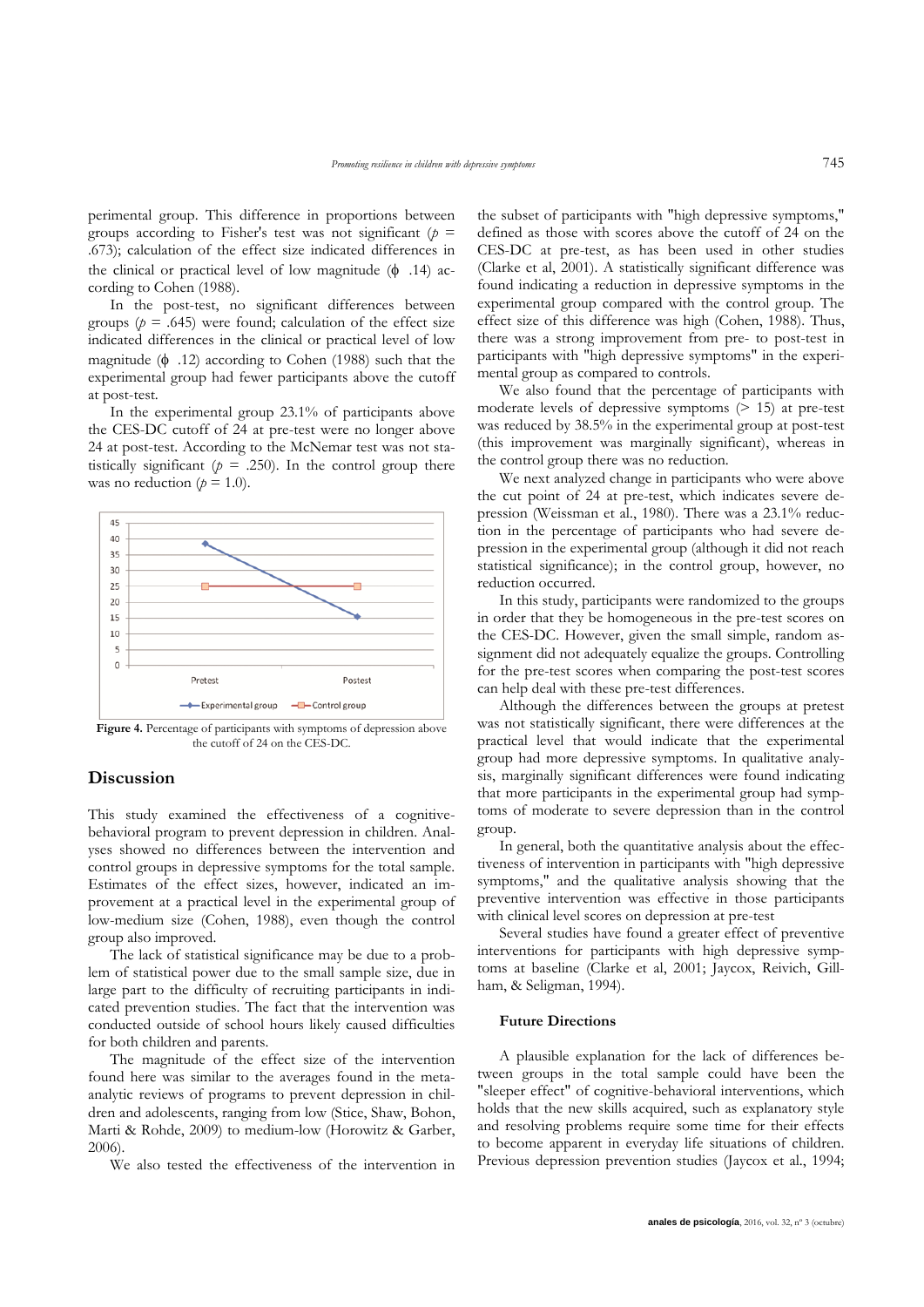Gillham et al., 1995; Spence, Sheffield & Donovan, 2005) have shown that preventive interventions with children 11 years old begin to be effective by about age 13 when the rates of depression being to increase (Hankin et al., 1998).

We also should mention that we ran into problems with the school Schedule and therefore, we had to compress the timetable for implementation to half the time initially planned. This circumstance caused the program to coincide with school assessments generating additional difficulties for participants. Thus, the preferred spacing of the sessions should be studied further. That is, is it more effective to have one session a week, and not two, as proposed by the Seligman team.

It was somewhat surprising that there was not an increase in depressive symptoms in the control group, given that studies have shown that depressive symptoms tend to increase with age (Angold, Costello & Worthman, 1998).

Several longitudinal studies, however, have found decreases in self-reported depressive symptoms in children (Hilsman & Garber, 1995; Nolen-Hoeksema, Girgus & Seligman, 1992). It is possible that this decrease was an effect of the assessment (LaGrange et al, 2008). In a metaanalysis by Twenge and Nolen-Hoeksema (2002) on 310 samples of children, longitudinal studies found a decrease in depressive symptoms with age, whereas in contrast, crosssectional studies found an increase in depressive symptoms with age.

After examining several factors, Twenge and Nolen-Hoeksema (2002) concluded that habituation to the assessment instruments were the most likely explanation of these longitudinal effects. This repeated assessment phenomenon might mask the effects produced in the experimental group when compared with the control group (Gillham et al., 2007).

The modest relief of depressive symptoms also could have been caused by the fact that in preadolescence, explanatory style is not yet consolidated but rather is directly influenced by events (Turner & Cole, 1994). In addition, longitudinal studies reveal that the interaction of cognitive vulnerability with stressful events on depression emerges around age twelve, so at younger ages explanatory style might not be a vulnerability factor for depression (Cole et al., 2008).

Given the data presented here, it may make sense to implement the preventive intervention program to change explanatory style in the first cycle of compulsory secondary education.

Another factor to consider is the measure of depression used. CES-DC is a less cognitive measure (LaGrange et al, 2008) than others, such as the CDI (Kovacs, 1992). Given that the cognitive behavioral program was based largely on changing explanatory style, it is possible that cognitive changes might not have been captured by the CES-DC. Future studies should use more than one measure of depression and possibly perform diagnostic interviews to analyze the effects of the program, as suggested in some reviews (Horowitz & Garber, 2006).

Interestingly, the gender distribution differed for the overall sample ( $n = 172$ ; 63% girls and 37% boys) as compared to the study participants ( $n = 25$ ; 32% girls and 68% boys). It is possible that parents were more motivated to access the program for children with attention problems or disruptive behavior, which often are boys (Mendez, 2002), rather than internalizing symptoms such as depression, which often are found among girls. Parents have been found to give better information about externalizing as compared to internalizing symptoms (Del Barrio, 1997).

Because the program is designed primarily for the prevention of depression, if the sample includes participants who also have disruptive behaviors, this could reduce the effectiveness of the program. Therefore, future studies should try to control this potential selection bias in the screening phase. Otherwise the sample may not only include youth at risk for depression, but it also might have children with comorbid conditions that could affect the efficacy of the program for preventing depression (Jaycox et al., 1994).

Another fact to note is that although the initial aim was to select the sample based on potential participants having a CES-DC score above the cutoff of 15 on two assessments, it was necessary to modify this strategy. Due to the low participation rate, we changed the criterion to be having scored above the cutoff in any assessment, which thereby may have reduced the level of risk of the sample. Future studies should try to use the stricter eligibility criterion or even use more than one risk criterion for the selection of the sample (Jaycox et al., 1994; Yu & Seligman, 2002).

Strengthening the motivation of the children to engage in the program also might be helpful (Lowry-Webster, Barrett, & Lock, 2003). It may be important to not only get children's passive acceptance, but also to build an active commitment.

As for the effectiveness of PRP, the program from which the intervention was derived, Gillham and colleagues (2007) have reported several studies that found positive results of the program. The latest revisions of the program have found better results when implemented by the members of the research team that created the program or by licensed psychologists with extensive training by the program creators (Gillham, Hamilton, Freres, Patton, & Gallop, 2006). Due to limited resources, however, we were not able to obtain direct training from the developers of PRP.

In their meta-analytic review, Horowitz and Garber (2007) suggested that because depression is such a complex problem, multi-component programs are likely to be the most effective. They further suggested that clinical trials should examine hypothesized mediators, such as checking whether the techniques trained (e.g., social skills, attributional training, problem-solving skills) improved following the implementation of the program, and verifying that these were, in fact, the active ingredients responsible for the improvement in depressive symptoms.

Finally, another note regarding the PRP program is that it focuses on altering explanatory style about negative situa-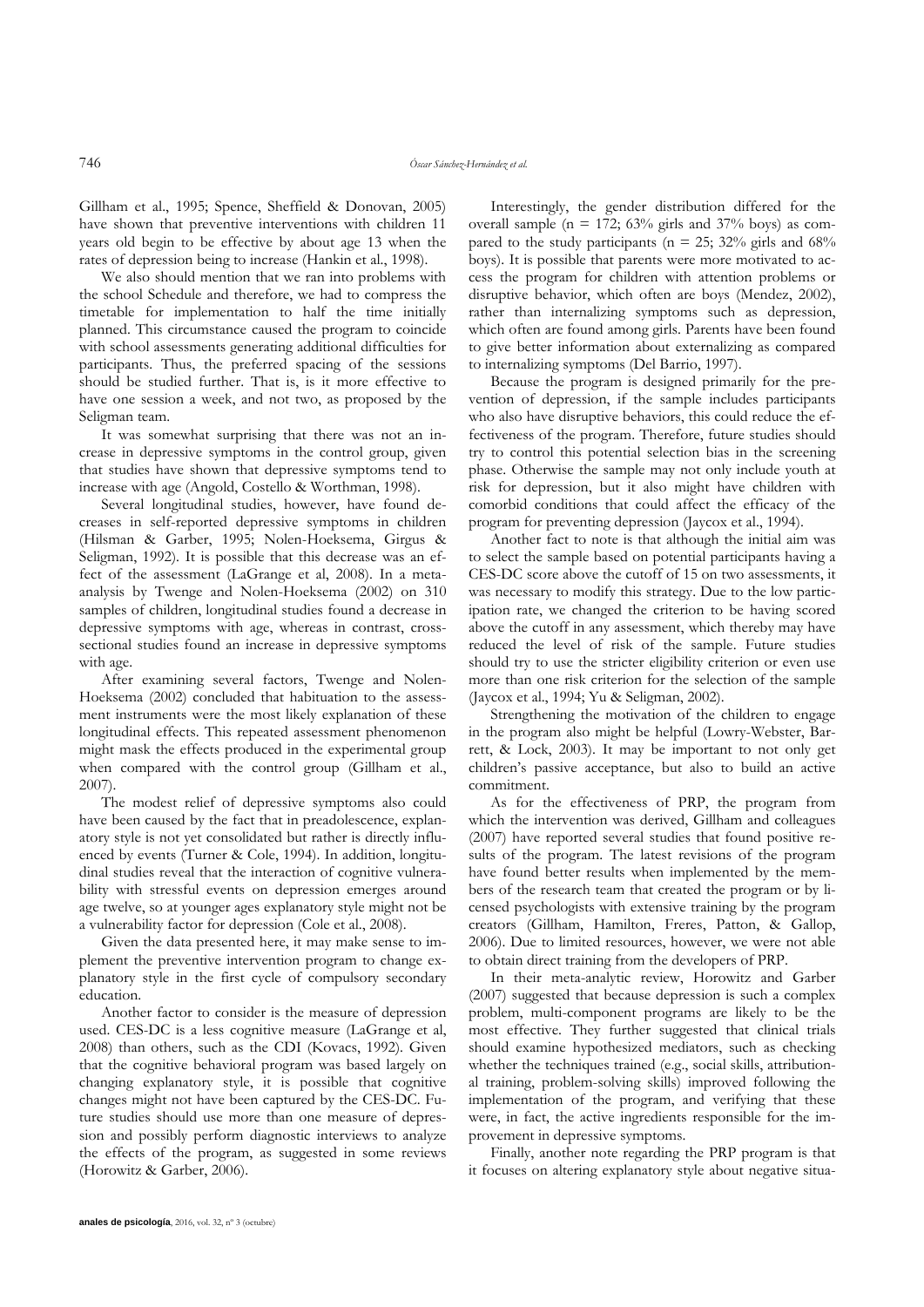tions (ESN). However, the study of explanatory style regarding positive situations (ESP) also should be a focus of future research (Sánchez-Hernández & Méndez, 2014).

In the study comparing a group promoting ESN (ESNG) and another building ESP (ESPG), Cantrell (2007) found that: (a) both were effective in decreasing depression and increasing wellness, (b) participants in ESPG reported greater feelings of happiness and a less negative view than those in ESNG, and (c) In ESPG, participants' feelings of well-being, optimism, and the level of enjoyment of pleasant events increase significantly; but not for participants in ESNG. Thus, promoting ESP may be useful in addition to reducing ESN in depression prevention programs.

### **Conclusions**

The objective of the current investigation was to conduct an experimental study in which a group of at-risk youth completed a cognitive behavioral prevention program inspired by the Penn Resiliency Program (PRP) of Seligman et al. (2005). PRP has been found to increase optimism as compared to a group waiting list. We conclude the following:

Based on our results, we highlight several ideas for future research on the prevention of depression and enhancement of wellness in youth:

- a. Future studies need larger samples, balanced proportionally by adolescent gender, and longer follow-up periods to see if improvements in the experimental group are maintained.
- b. Explanatory style prior to adolescence is not fixed, but rather, tends to be directly influenced by events (Turner & Cole, 1994). In addition, longitudinal studies reveal that the interaction of cognitive vulnerability to stressful events emerges from age 12, so at younger ages explanatory style might not be a vulnerability factor for depression (Cole et al., 2008). Therefore, it may make more sense to implement programs to change explanatory

#### **References**

- Angold, A., Costello, E. J. & Worthman, C. M. (1998). Puberty and depression: The roles of age, pubertal status, and pubertal timing. *Psychological Medicine, 28*, 51-61. doi: 10.1017/S003329179700593X
- Brunwasser, S. M., Gillham, J. E. & Kim, E. S. (2009). A meta-analytic review of the Penn Resiliency Program's effect on depressive symptoms. *Journal of Consulting and Clinical Psychology, 77(6),* 1042-1054. doi: 10.1037/a0017671
- Bustamante V. F. & Florenzano U. R. (2013). Programas de prevención del suicidio adolescente en establecimientos escolares: una revisión de la literatura. *Revista chilena de neuro-psiquiatría, 51(2),* 126-136. doi:10.4067/S071792272013000200006
- Cantrell (2007). *An exploratory examination of the effectiveness of explanatory style for positive versus negative events in group cognitive behavioral treatment.* Dissertation Abstracts International: Section B: The Sciences and Engineering, Vol 67(9-B), pp. 5391.
- Clarke, G. N., Hornbrook, M., Lynch, F., Polen, M., Gale, J., Beardslee, W., O´Connor, E. & Seeley, J. (2001). A randomized trial of a group cognitive intervention for preventing depression in adolescent offspring of

style in the first cycle of compulsory secondary education.

- c. We recommend using more than one measure of depression and even perform diagnostic interviews to analyze the effects of the program, and to monitor the effects of comorbidity with other disorders.
- d. We also suggest strengthening youths' motivation for engagement with the program (Lowry et al. 2003). It is important to address the involvement of children in the course, and secure their active, as opposed to only passive, engagement.
- e. Future studies should examine the role of mediators, i.e. check whether youths learning the CB techniques such as social skills, attributional training, and problemsolving skills are responsible for improvements attributed to the programs.
- f. Incorporate new modules focusing on promoting optimistic explanatory style to positive situations (Sánchez-Hernández & Méndez, 2014).

In summary, there continues to be a need to invest in interventions for preventing depression in young people in general, and for Spanish youth, in particular (Sánchez-Hernández et al. 2014). Positive effects on personal and social outcomes have been found for some depression prevention programs (Merry et al., 2011). Moreover, some evidence has been found that preventive interventions for depression can be effective strategies for health savings (Mihalopoulos et al., 2011). Thus, investing in depression prevention research and clinical interventions is important for the future the development of our youth, especially in the context of the economic challenges they face.

**Notes and / or Acknowledgements.-** The authors wish to thank the collaboration of San Buenaventura PP Capuchinos School of Murcia (Spain). The study was funded with a grant-PhD at the University of Murcia.

depressed parents. *Archives of General Psychiatry, 58,* 1127-1134. doi: 10.1001/archpsyc.58.12.1127

- Cohen, J. (1988). *Statistical power analysis for the behavioral sciences* (2.ª ed). Hillsdale, Nueva Jersey: Erlbaum.
- Cole, D. A., Ciesla, J. A., Dallaire, D. H., Jacquez, F. M., Pineda, A. Q., Lagrange, B., Truss, A. E., Folmer, A. S., Tilghman-Osborne, C. & Felton J. W. (2008). Emergence of attributional style and its relation to depressive symptoms. *Journal of Abnormal Psychology, 117*, 1, 16-31. doi: 10.1037/0021-843X.117.1.16
- Covey, L. S., Glassman, A. H. & Stetner, F. (1998). Cigarette smoking and major depression. *Journal of Addictive Diseases, 17,* 35-46. doi: 10.1300/J069v17n01\_04
- Cramer, H. (1946). *Mathematical methods of statistics.* Princeton, NJ: Princeton University Press.
- Del Barrio, V. (1997). *Depresión infantil*. Barcelona. Ariel Practicum.
- Ferreira, E., Granero, R., Noorian, Z., Acosta, K. R. & Domènech-Llaberia, E. (2012). Acontecimientos vitales y sintomatología depresiva en población adolescente. *Revista de psicopatología y psicología clínica, 17 (2),* 123-135. doi: 10.5944/rppc.vol.17.num.2.2012.11209